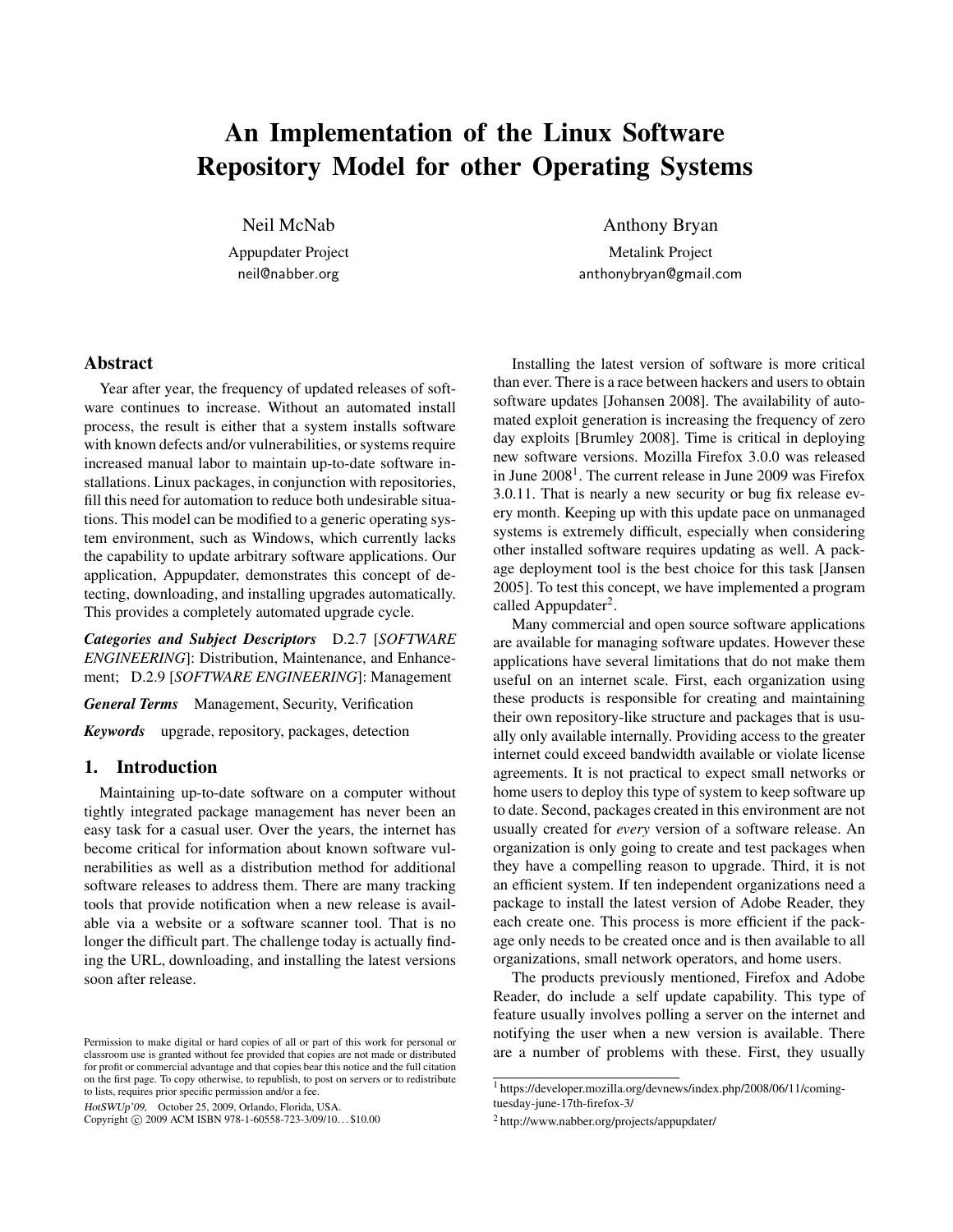require user intervention to actually download and install the updated versions. To complicate the problem, the user is often prompted that updates are available when they do not have the necessary system permissions to install these updates. This can actually increase the workload on a system administrator because users may not have been aware that their system needed upgrading until prompted by the update service. Finally, this is not useful for private networks and those otherwise disconnected from the internet since they cannot poll the update server.

Critical goals for a platform independent package management system have still not been addressed in a single product. This includes detection of previously installed software outside of the package management system. Second is the client capability to perform fully automatic updates. This means a daemon that can run in the background with the necessary privileges to install packages and bypass any prompts and wizards that are part of a typical user initiated install. A decentralized repository model allows for community contributions and minimal bandwidth for a server. This also allows for a combination of both a single entity that can provide trusted updates in addition to allowing individual application authors to create and maintain their own repository. Resilient file downloads are required because of the decentralized nature and architecture considerations of the internet. This includes integrity checks and multiple download servers when possible. Also needed is basic dependency support. Finally, offline use to update a stand alone computer is a goal. Appupdater meets all of these requirements.

## 1.1 Linux Packages

Currently, there are many different package formats available for Linux, but they have common features. A package is typically a collection of related binary files combined into a single archive file that is easily portable. The package also includes meta-information about the software included in the package, such as a name, version number, and dependency information. In addition, install and uninstall scripts are used to extract the files from the archive and properly add them to the host system [Cosmo 2008]. The combination of these attributes into a package provides a self contained file with all information needed about that software.

#### 1.2 Linux Repositories

In most existing Linux distributions, software packages are distributed using a repository. Repositories are a way of loosely tying together individual packages for easy distribution. These repositories are typically made available via HTTP, FTP, CD, and DVD. Once Linux is installed on a system, package updates to fix errata are distributed via these repositories. Also new packages are installed in this manner. Modern repositories include security mechanisms such as checksums for integrity checks and digital signatures for source authentication to prevent malware.

# 2. Software Detection

In order for our new methodology to be "backward compatible" with already installed applications, we needed a method to detect this legacy software. Most existing software update/install tools do not do this. They are designed with a corporate or enterprise environment in mind where the systems are centrally managed and configurations are tightly controlled with the update and install tools. It is unnecessary to require users to install packages through our custom package concept. For example, in Windows, an installer often installs software onto a system. The installer itself contains the minimum information needed in order for a system to properly copy the included binary files and configure the environment. By having the capability to detect software, all applications installed on the system are properly updated as needed, not only the software installed through our package management application. There are two common methods of extracting software version information from Windows, probing the registry and using meta-information embedded in the files themselves. Both of these are insufficient for our purposes.

#### 2.1 Registry Probing

Probing into the Windows registry is the most common method for determining what specific versions of programs are installed. There are a number of issues related to this. First, this is not platform independent. While this works for Windows platforms there is no concept of a registry on UNIX/Linux/Mac OS systems. Also it can be inaccurate. This can happen if an uninstall program fails. It may leave the program's information in the registry after the associated files for it have been removed from the system. Registries are also notorious for being fragile [Ganapathi 2004].

## 2.2 Embedded Version Numbers

A more accurate but difficult method for detecting installed software is by using embedded version numbers. Part of a standard executable file in Windows<sup>3</sup> is the ability to embed a version number directly into a .exe or .dll file. Again this is another method that is not platform independent. Most binaries compiled for Windows contain version information and it is usually very specific, sometimes including the build number. Problems can occur because the developer does not always utilize this feature.

#### 2.3 Additional Problems

There is no way to get complete software meta-information from the Windows operating system. Inconsistent versioning schemes exist such as the Java transition from 1.5.X to 6.X. Also Firefox reports a different version number at the system level as compared to what a user is familiar with. For example, what users know as Firefox 3.0.10 is referenced as 1.9.0.3399 in the software itself. Some software even

<sup>3</sup> http://msdn.microsoft.com/en-us/library/aa381049(VS.85).aspx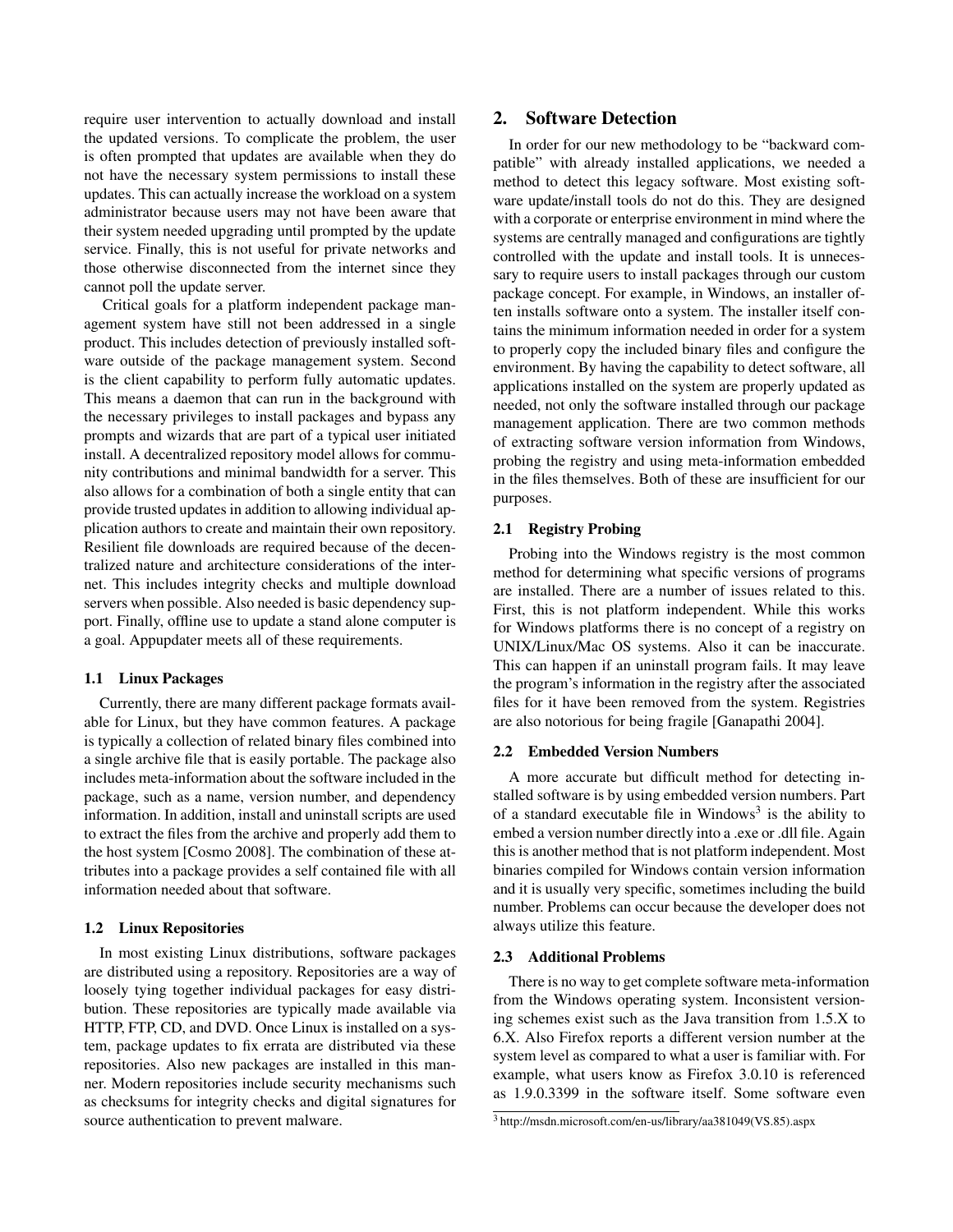lacks the granularity of minor version information, making it extremely difficult to determine the difference between releases and therefore what vulnerabilities may be present on a system. Some files have no registry entries and are present on the system without embedded version information, which causes an incomplete data set.

## 3. Installation

Most platforms other than Linux typically distribute software in the form of executable installer files. However, the information included in these does not comprise a complete package because there is no standardized way of expressing the software meta-information. Also, the installers frequently require user intervention to complete the install operation. To facilitate a more automatic installation, similar to Linux packages, we have added additional meta-information. Our package format includes silent install switches, which allow many installers to be run without requiring any user intervention.

A disadvantage to being dependent on silent install switches is that the application authors often leave these undocumented. Many of these switches only exist because they are part of the installer's standard build process. One approach is through trial and error. Using the silent install switches for well known installers we can determine what the silent install command switches actually are. Simple examples include /S, -s, or /qn, but they can be more complex. Once the proper switches are determined they also need to be thoroughly tested. This process is very similar to what a Linux package maintainer must do to determine the proper compilation instructions for each package.

Sometimes, due to customizations by the application author, the silent install is not completely silent. Dialog boxes are still presented that require a user's response, despite using a silent switch. Installer behavior can also change depending on if a new install is performed, compared to an upgrade<sup>4</sup> . We have had success using standard automation tools such as  $\text{AutoIt}^5$  to address these problems, but this is a manual process. AutoIt provides a scripting language that is used to simulate keyboard input as well as mouse interaction with a graphical install interface. Each application installer requires its own AutoIt script which needs to be debugged and tested with each new release. The installer may change user prompts or the upgrade process might be different from the first time install process. When compared to Linux package management, these are most like source code patches provided by a distribution.

## 4. Repository and Package Structure

We propose a solution which addresses the gaps in other upgrade methods, meeting all requirements for creating a package structure and distribution system. In designing our package structure we began with the installer construct that already provides the basics for the installation process. However, as previously described, this does not provide enough information for a complete package. Other specifications were reviewed like The Open Software Description Format  $(OSD)<sup>6</sup>$  but also lacked the needed attributes such as information about installed files and download hash values. In addition to the installer we add attributes that are common to Linux packages, including meta-information of name, version, and dependencies. We also add an install and remove command structure in order to call the actual installer with silent install switches, if available. Next, we add two additional items that typical Linux packages do not have. First, is cryptographic hashes of the program executable once it is installed for detection purposes. Second, is the download location of the original installer. How the packager derives the components for inclusion in the XML data structure is illustrated in Figure 1.



Figure 1. Creating a minimal package

For our purposes we chose a design decision that is significantly different from typical package models. We completely separate the package meta-information from the files that are related to it into its own file. First, this significantly reduces the disk space and bandwidth requirements to host a repository because we can use the URL of the program to have the Appupdater download directly from the application publisher's website. Second, it allows for a way to distribute the version meta-information without having to distribute the application itself, as may be required for proprietary software that is not licensed to be freely distributable. This directly compares to the Windows Update model [Gkantsidis 2006]. The concept of an update server is similar to the server that hosts our repositories. Our repositories provide

<sup>4</sup> http://unattended.sourceforge.net/installers.php

<sup>5</sup> http://www.autoitscript.com/AutoIt/

<sup>6</sup> http://www.w3.org/TR/NOTE-OSD.html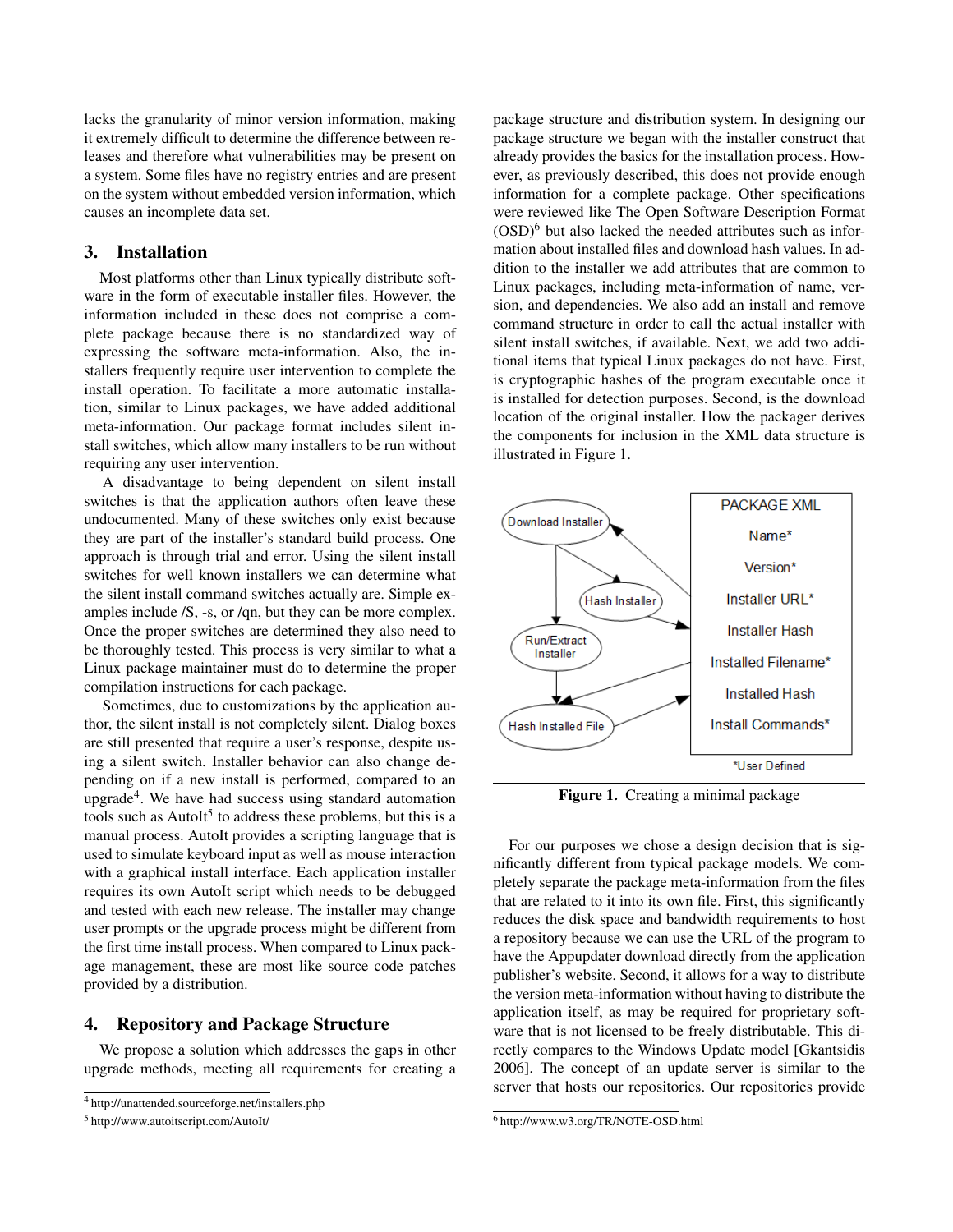URLs pointing to the equivalent of the distribution servers in the Windows Update model.

#### 4.1 Hash Solution for Detection

We developed our own custom meta-information system in order to create a more reliable detection method. First, for each application we determine a file that changes in every release. This is typically the application's main program executable file or library. Since it is different in each release, its hash will have a unique value for each release, including those compiled for different architectures. The hashes of these program files on a system can then be matched against a database of known software versions. This hash method gives us the needed capability to independently detect installed applications. It also adds assurance that the system in fact properly installed a program.

Hash values that cannot be found in our database can be submitted along with embedded version information as database candidates. This can be particularly useful for adding new releases to the database of known software versions. As an additional benefit, if a particular version of software is not detected properly it may indicate a failed integrity check. In this case, the original version of the software might have been altered.

#### 4.2 Reliable Installer Distribution with Metalink

Repackaging an executable installer into a new single file archive with additional meta-information can be inefficient. This requires the repository to re-host a copy of the installer when the original website likely also has a copy. This can quickly add up to gigabytes of disk space and even more bandwidth to distribute meta-information added to an installer. Also there can be licensing issues when repackaging and redistributing an existing installer. That is why we adopted a reliable download description format called Met- $\text{alink}^7$  to specify the installer download for the client. This solves many issues encountered when using websites outside of our control to provide the installers. If the URL is modified with a newer version, the download will be invalidated and our package maintains its version number integrity because it allows us to include cryptographic hash information for the installer file. Also, the Metalink format [Bryan 2006] [Bryan 2009] allows for specification of multiple URLs for a single file, so if a particular server is unreachable, an alternate server can be tried. Since our decision to use Metalinks, this technology has also been adopted by some Linux repositories<sup>89</sup>.

## 4.3 Dependency Structure

The package structure can contain optional dependency information. It it expressed similar to standard Linux reposi-

<sup>9</sup> http://mirrorbrain.org/features/

tories, simply by specifying the package's name and version number that is depended upon. The advantage is that this is an extremely simple method for managing dependencies, but certainly has major limitations [Dolstra 2008]. This is not critical for many of the packages we create because the vendor provided binary installer often handles dependencies automatically.

## 4.4 Privacy and Security

There are no privacy implications for a particular system when considering the list of what programs are installed. All repository information is downloaded every time, irrespective of what is already installed. The client downloads the installers from a third party website, therefore, the repository owner has no way of knowing which installers are downloaded.

In order to improve the hash database, Appupdater reports back to the server only unknown application versions that it finds. This minimal level of automated reporting can easily be disabled in the settings if desired.

Just as with Linux, repositories have the capability to be digitally signed with OpenPGP<sup>10</sup>. This provides a trust chain for all cryptographic hashes of the files included in the repository itself. By trusting the key that signs the entire repository, all subsequent file hashes are also trusted. This includes the hashes of installed files to be detected as well as downloaded installer software.

Rabin fingerprinting [Rabin 1981] has been proposed for software detection in Mirage [Crameri 2007], but this method can be bypassed for malware attacks that are possible in our scenario. The hash algorithms currently supported are MD5, SHA1, and the entire SHA family. Given several vulnerabilities in the MD5 hash [Lenstra 2005], SHA1 hashes are the preferred algorithm and migration to SHA256 is in progress. MD5 is retained for compatibility reasons, especially considering most existing file hash databases use this type. The XML specification used for hashes is based on the Metalink specification which is flexible enough to allow multiple hash types if available as well as an easy transition to newer hash algorithms as they are implemented.

# 5. Implementation as Appupdater

Appupdater provides advanced functionality to Windows, similar to apt-get or yum on Linux. It automates the process of detecting, downloading, and installing up to date versions of programs.

# 5.1 Other Operating Systems

While Appupdater is currently most useful for Windows operating systems, it was written with other operating systems in mind. Python $11$  was chosen as the implementation language for exactly this reason. On Linux, the client soft-

<sup>7</sup> http://www.metalinker.org/

<sup>8</sup> http://fedoraproject.org/wiki/Infrastructure/MirrorManager

<sup>10</sup> http://tools.ietf.org/html/rfc4880

<sup>11</sup> http://www.python.org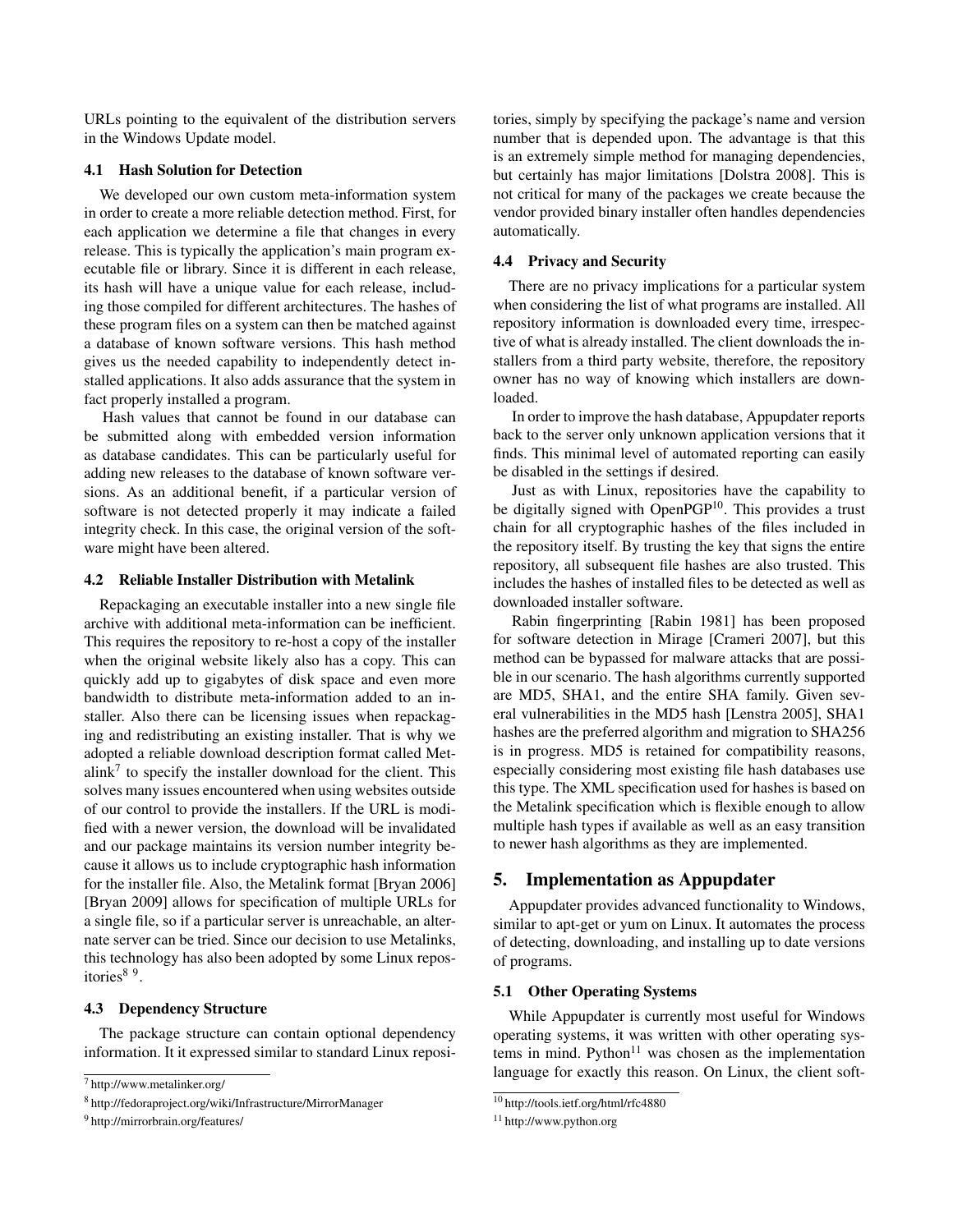ware was tested with a minimal repository. This gives us high confidence that it will function on other POSIX architectures as well. The architecture has been tested on these two platforms, if any changes to the software are needed for other operating systems they will likely be operating system specific. At this time, the only production repositories created are for Windows because it is the platform that benefits the most from Appupdater. The next operating system candidate is Mac OS X due to its similar usage profile when compared to Windows. Users are often installing third-party software not maintained by the built in operating system update service. It should also be noted that a package itself is *not* platform independent. Due to binary incompatibilities and operating system specific installation calls, each operating system has its own packages. This also suggests that maintaining separate repositories for each operating system is a good practice, but not a requirement.

#### 5.2 Client

We wrote about 10,000 lines of cross-platform Python code as a package deployment tool [Jansen 2005]. It includes many interfaces with the system including a daemon, command line program, Windows service, and graphical user interface. It is based on the repository structure previously described and is the client side implementation. Appupdater completes a full cycle on the client by detecting previous versions, downloading, and installing as seen in Figure 2. No user intervention is required to maintain a system full of up to date software. The download engine reuses source code from Metalink Checker<sup>12</sup>.



Figure 2. Client upgrade process

<sup>12</sup> http://www.nabber.org/projects/metalink/checker/

The Appupdater client side implementation differs in a few ways from a standard Linux package deployment tool. First, the installed package database is independent of whether or not Appupdater installed the software. After the initial install of Appupdater it scans the system and compares the file hashes to those in its database to determine what has previously been installed. Second, this same information also provides a way to validate that an install process completed successfully with Appupdater. Integrity checking of installed files is not generally available in a package deployment tool. A non-zero return value from the installer indicates a possible error and a notification is provided.

The Appupdater client supports multiple repositories and is designed to operate in a very decentralized model. This is very similar to how the Maemo Linux<sup>13</sup> distribution operates in practice. Generally, each developer creates a repository for distributing the completed applications and dependencies to other users. The client-side user must make a one time configuration change to add the URL for each repository. From that point on the user is "subscribed" to easily obtain any future updates directly from the application's author.

## 5.3 Creating Packages to Build a Repository

Just as with Linux repositories, maintaining more than a few packages can quickly take a significant amount of time, especially when tracking *every* version released. In addition many Windows programs require the installer to be run manually to extract the files, further slowing the package creation process. When generating a repository the time required for gathering all the meta-information for a package can be reduced by automatically installing an application or extracting files from installers without having to actually install the software using an extraction program such as  $7$ -zip $14$ .

## 5.4 Server Tools

In addition to the Appupdater client, we provide a set of server tools to help streamline the process of building a new version of a package. By creating a configuration file with information that usually does not change between releases like download URL, silent install switches, and installed program executable file names, the process can nearly be automatic. The server side tools for Appupdater can automate the download, running of the installer, and generating the appropriate hashes to create a package instead of it being a slow, manual process for each new version.

## 6. Additional Applications

We now have a constantly growing database of hashes of known application versions. We can now cross reference detected applications against the Common Vulnerabilities

<sup>13</sup> http://maemo.org/

<sup>14</sup> http://www.7-zip.org/